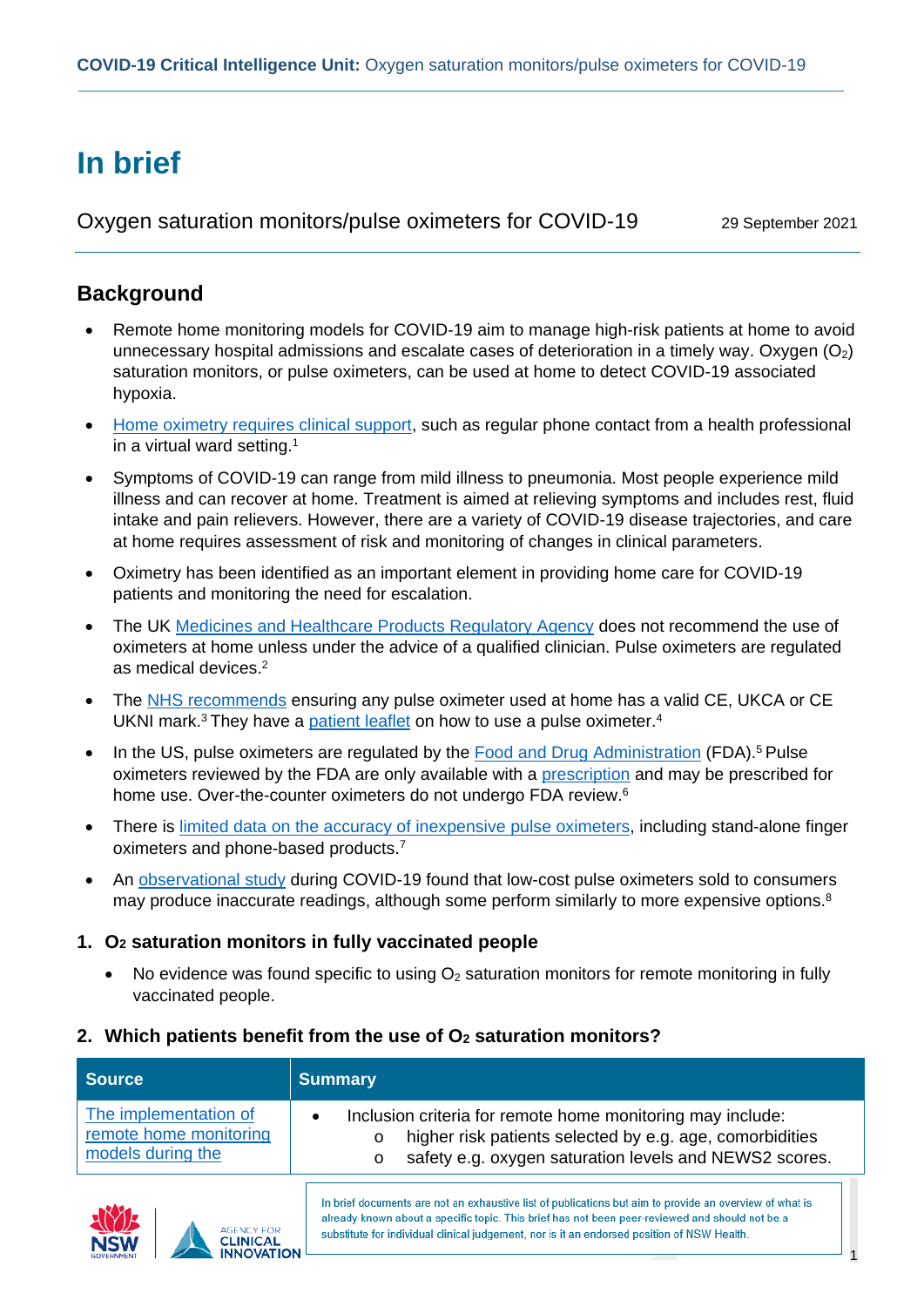| <b>Source</b>                                                                                                                                                                                                                                                                                                           | <b>Summary</b>                                                                                                                                                                                                                                                                                                                                                                                                                                                                                                                                                                                                                                               |
|-------------------------------------------------------------------------------------------------------------------------------------------------------------------------------------------------------------------------------------------------------------------------------------------------------------------------|--------------------------------------------------------------------------------------------------------------------------------------------------------------------------------------------------------------------------------------------------------------------------------------------------------------------------------------------------------------------------------------------------------------------------------------------------------------------------------------------------------------------------------------------------------------------------------------------------------------------------------------------------------------|
| COVID-19 pandemic in<br>England <sup>9</sup><br>Vindrola-Padros, et al.<br>April 2021                                                                                                                                                                                                                                   | Patients may be risk-stratified to determine frequency of<br>$\bullet$<br>monitoring.                                                                                                                                                                                                                                                                                                                                                                                                                                                                                                                                                                        |
| Remote home monitoring<br>(virtual wards) for<br>confirmed or suspected<br>COVID-19 patients: a<br>rapid systematic review <sup>10</sup><br>Vindrola-Padros, et al.<br>June 2021                                                                                                                                        | Patient populations considered appropriate for home monitoring:<br>$\bullet$<br>Adult (over 18 years) patients with COVID-19 symptoms<br>$\circ$<br>(suspected and confirmed cases)<br>One model excluded patients over 65 years with significant<br>$\circ$<br>comorbidities.<br>One model excluded pregnant women and only included<br>$\circ$<br>patients with SpO <sub>2</sub> above 92% at initial assessment.<br>Comorbidities mentioned with greater frequency were<br>$\circ$<br>hypertension, asthma and obesity.                                                                                                                                   |
| Remote management of<br>covid-19 using home<br>pulse oximetry and virtual<br>ward support <sup>1</sup><br>Greenhalgh, et al. March<br>2021                                                                                                                                                                              | UK guidelines recommend that assessment and monitoring of<br>$\bullet$<br>breathless, unwell, or high-risk patients with suspected COVID-19<br>should include pulse oximetry.<br>Flowchart outlines a process for selecting patients for, and<br>$\bullet$<br>supporting them in, a home oximetry and virtual ward service.                                                                                                                                                                                                                                                                                                                                  |
| <b>Remote patient</b><br>monitoring program for<br>hospital discharged<br>COVID-19 patients <sup>11</sup><br>Gordon, et al. October<br>2020                                                                                                                                                                             | Patients were eligible for the remote monitoring program (including<br>$\bullet$<br>pulse oximeter) if they had a diagnosis of COVID-19, were able to<br>activate a patient portal account, were being discharged home, and<br>were able to complete a survey in English or Spanish.<br>Exclusion criteria included:<br>$\bullet$<br>those aged <18 years<br>$\circ$<br>comorbid highly symptomatic non-COVID conditions e.g.<br>$\circ$<br>advanced heart failure with dyspnea<br>cognitive or behavioural health barriers<br>O<br>conditions limiting ability to work with devices or lack of<br>$\circ$<br>working phone<br>discharge to a facility.<br>O |
| <b>Reengineering the</b><br><b>Discharge Transition</b><br>Process of COVID-19<br><b>Patients Using</b><br>Telemedicine, Remote<br><b>Patient Monitoring, and</b><br><b>Around-the-Clock</b><br><b>Remote Patient</b><br><b>Monitoring from the</b><br><b>Emergency Department</b><br>and Inpatient Units <sup>12</sup> | Inclusion criteria are:<br>$\bullet$<br>adult patients >18 years<br>O<br>oxygen saturation <92% during hospital stay<br>O<br>patient discharged home<br>O<br>patient reliability i.e. patient or family member able to use<br>O<br>pulse oximeter.<br>Patients discharged to a skilled nursing facility were excluded.                                                                                                                                                                                                                                                                                                                                       |



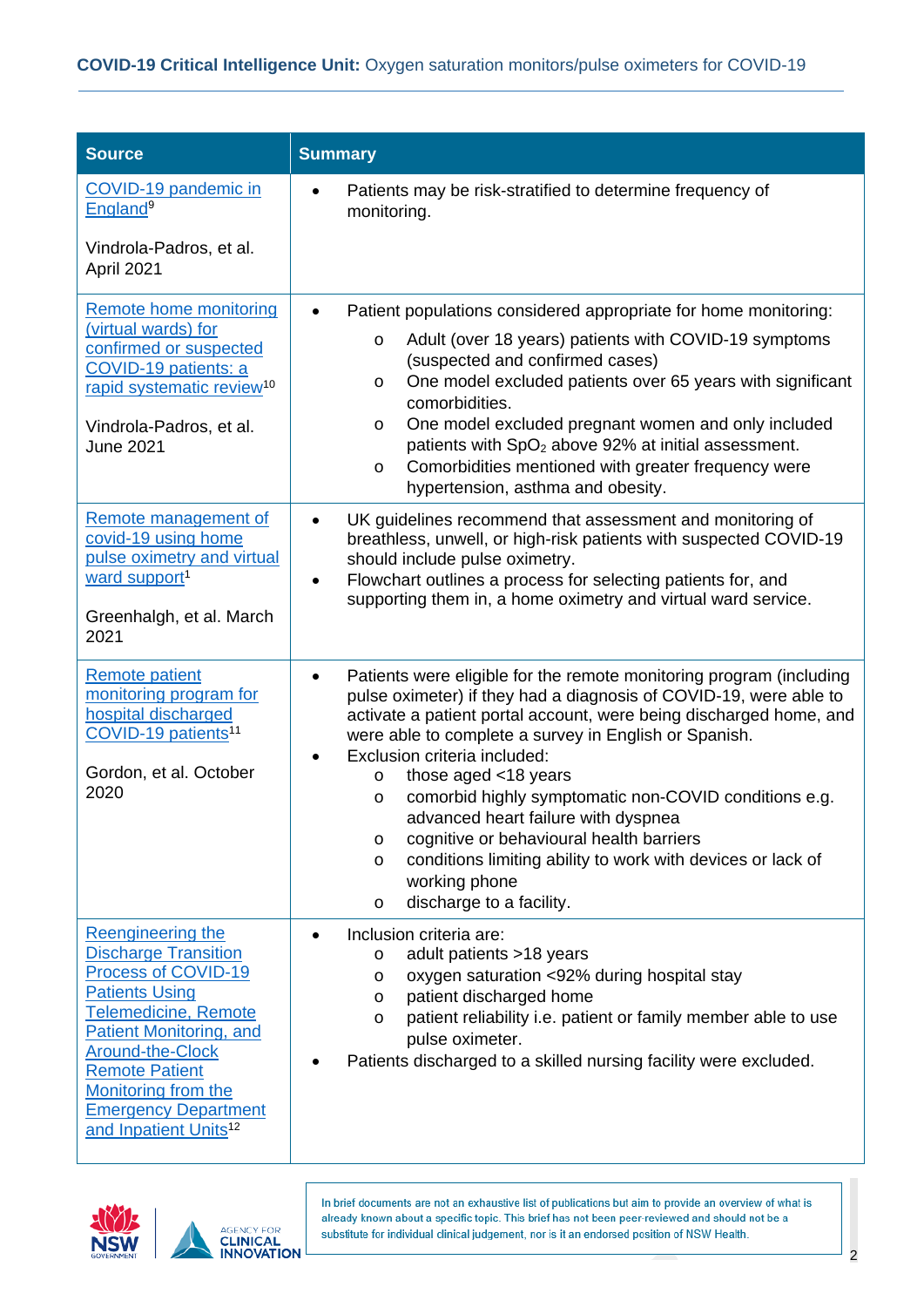| <b>Source</b>                                                                                                                                                                                                    | <b>Summary</b>                                                                                                                                                                                                                                                                                                                                                                                                                                                                                |
|------------------------------------------------------------------------------------------------------------------------------------------------------------------------------------------------------------------|-----------------------------------------------------------------------------------------------------------------------------------------------------------------------------------------------------------------------------------------------------------------------------------------------------------------------------------------------------------------------------------------------------------------------------------------------------------------------------------------------|
| Kodama, et al. December<br>2020                                                                                                                                                                                  |                                                                                                                                                                                                                                                                                                                                                                                                                                                                                               |
| An emergency system for<br>monitoring pulse<br>oximetry, peak expiratory<br>flow, and body<br>temperature of patients<br>with COVID-19 at home:<br>Development and<br>preliminary application <sup>13</sup>      | Pulse oximetry monitoring is essential for identifying hypoxemia,<br>$\bullet$<br>especially in the elderly and patients with comorbidities.<br>24 volunteers were selected for the study, including 12 COVID-19<br>$\bullet$<br>positive patients with asymptomatic to mild disease over the age of<br>18 years.                                                                                                                                                                             |
| Motta, et al. March 2021                                                                                                                                                                                         |                                                                                                                                                                                                                                                                                                                                                                                                                                                                                               |
| <b>Smartphone Biosensor</b><br><b>With App Meets FDA/ISO</b><br><b>Standards for Clinical</b><br><b>Pulse Oximetry and Can</b><br><b>Be Reliably Used by a</b><br><b>Wide Range of Patients<sup>14</sup></b>     | Remote clinical pulse oximetry may support triage and initial<br>$\bullet$<br>treatment of symptomatic COVID-19 patients.<br>Comorbidity exclusion criteria are as follows:<br>$\bullet$<br>coarctation of the aorta<br>$\circ$<br>severe peripheral vascular disease<br>O<br>severe anaemia<br>$\circ$<br>severe sickle cell disease                                                                                                                                                         |
| Browne, et al. February<br>2021                                                                                                                                                                                  | O<br>methemoglobinemia.<br>$\circ$                                                                                                                                                                                                                                                                                                                                                                                                                                                            |
| e-CoVig: A Novel<br>mHealth System for<br><b>Remote Monitoring of</b><br>Symptoms in COVID-1915                                                                                                                  | Remote monitoring system designed for mild or asymptomatic<br>patients at home or in isolated accommodations.                                                                                                                                                                                                                                                                                                                                                                                 |
| Raposo, et al. May 2021                                                                                                                                                                                          |                                                                                                                                                                                                                                                                                                                                                                                                                                                                                               |
| <b>Analysis of an</b><br><b>Ambulatory Care</b><br><b>Pathway for Patients With</b><br><b>COVID-19 Utilising</b><br><b>Remote Pulse Oximetry</b><br>at a London District<br><b>General Hospital<sup>16</sup></b> | Home pulse oximetry was used to aid discharge from ED and avoid<br>$\bullet$<br>hospital admission.<br>Inclusion criteria for discharge for home monitoring are:<br>$\bullet$<br>confirmed or suspected COVID-19<br>O<br>oxygen saturation rate of 90-94%<br>O<br>ability to use pulse oximeter correctly<br>O<br>discharge decision by registrar or consultant.<br>O                                                                                                                         |
| Kyriakides, et al. January<br>2021                                                                                                                                                                               |                                                                                                                                                                                                                                                                                                                                                                                                                                                                                               |
| <b>A Novel Large Scale</b><br><b>Integrated Telemonitoring</b><br>Program for COVID-19 <sup>17</sup><br>Shaw, et al. February<br>2021                                                                            | Standardised criteria to determine which patients would receive a<br>$\bullet$<br>pulse oximeter:<br>age >75 years<br>$\circ$<br>body mass index (BMI) > 30 kg/m2<br>$\circ$<br>history of chronic lung disease.<br>O<br>Criteria were adjusted with more data and experience e.g. with the<br>help of obstetrics and/or gynaecology (OB/GYN) physicians who<br>joined the program, a less restrictive set of criteria was created to<br>determine which OB patients should receive a device. |



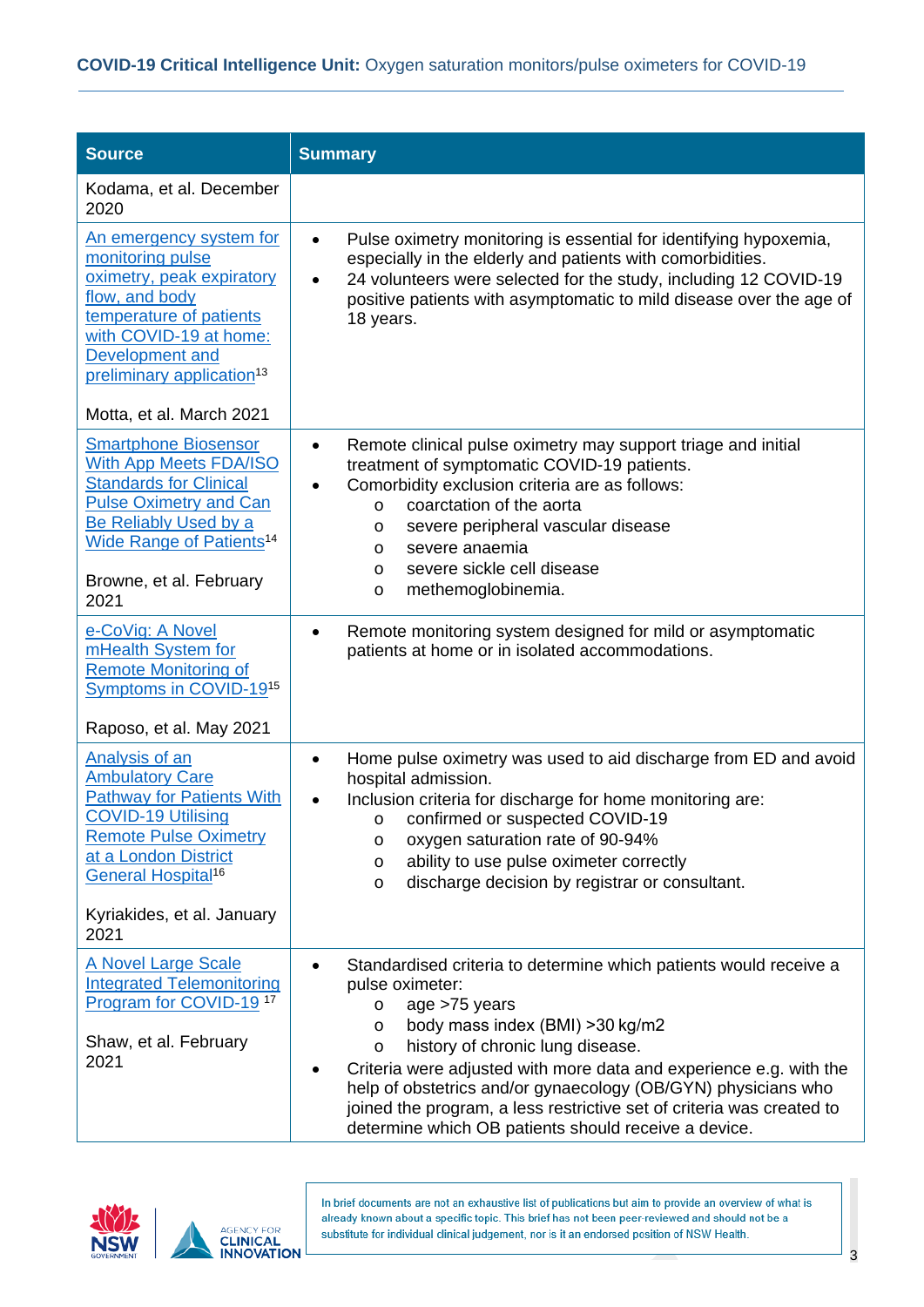| <b>Source</b>                                                                                                                                                                                                                                       | <b>Summary</b>                                                                                                                                                                                                                                                                                                                                                                                                                                                                      |
|-----------------------------------------------------------------------------------------------------------------------------------------------------------------------------------------------------------------------------------------------------|-------------------------------------------------------------------------------------------------------------------------------------------------------------------------------------------------------------------------------------------------------------------------------------------------------------------------------------------------------------------------------------------------------------------------------------------------------------------------------------|
| <b>Novel Use of Home Pulse</b><br><b>Oximetry Monitoring in</b><br><b>COVID-19 Patients</b><br><b>Discharged From the</b><br><b>Emergency Department</b><br><b>Identifies Need for</b><br>Hospitalisation <sup>18</sup><br>Shah, et al. August 2020 | Inclusion criteria:<br>$\bullet$<br>age >18 years<br>$\circ$<br>COVID-19 infection or suspected infection<br>$\circ$<br>patient discharged to home<br>O<br>resting oxygen rate >92% on discharge.<br>O<br>Exclusion criteria:<br>admission to hospital or discharged to nursing facility<br>O<br>pregnancy<br>O<br>home oxygen use.<br>$\circ$                                                                                                                                      |
| Using pulse oximetry to<br>monitor high-risk patients<br>with COVID-19 at home<br>19<br>Rodriguez November<br>2020                                                                                                                                  | Pulse oximetry for patients with COVID-19 who are at higher risk<br>$\bullet$<br>for severe disease:<br>aged >65 years<br>O<br>long-term care residents<br>O<br>immunocompromised patients<br>$\circ$<br>those with comorbidities (e.g. chronic lung disease or<br>$\circ$<br>moderate-severe asthma, chronic heart disease, severe<br>obesity, diabetes, chronic renal disease, hepatic disease).<br>Education and training provided on proper use of at-home device.<br>$\bullet$ |
| <b>Home monitoring</b><br>reduced short stay<br>admissions in suspected<br><b>COVID-19 patients:</b><br>COVID-box project <sup>20</sup><br>Dirikgil, et al. August<br>2021                                                                          | Home monitoring could be allocated to patients with suspected<br>$\bullet$<br>COVID-19 with moderate symptoms or risk of worse prognosis due<br>to underlying comorbidities.                                                                                                                                                                                                                                                                                                        |
| Developing a pulse<br>oximetry home<br>monitoring protocol for<br>patients suspected with<br>COVID-19 after<br>emergency department<br>discharge <sup>21</sup><br>Gootenberg, et al. May<br>2021                                                    | Eligible patients were adults discharge from ED with suspected<br>$\bullet$<br>COVID-19.<br>Exclusion criteria include:<br>$\bullet$<br>oxygen saturation <92% at rest or <90% ambulatory<br>O<br>heart rate >110 beats per minute<br>O<br>inability to use device.<br>O                                                                                                                                                                                                            |
| <b>COVID-19-The impact of</b><br>variable and "low normal"<br>pulse oximetry scores on<br>Oximetry@Home<br>services and clinical<br>pathways: Confounding<br>variables? <sup>22</sup><br>Harland, et al. June 2021                                  | NHS England recommended home oximetry monitoring for patients<br>$\bullet$<br>with mild COVID-19 symptoms at high risk of deterioration with<br>oxygen saturation >95%.                                                                                                                                                                                                                                                                                                             |



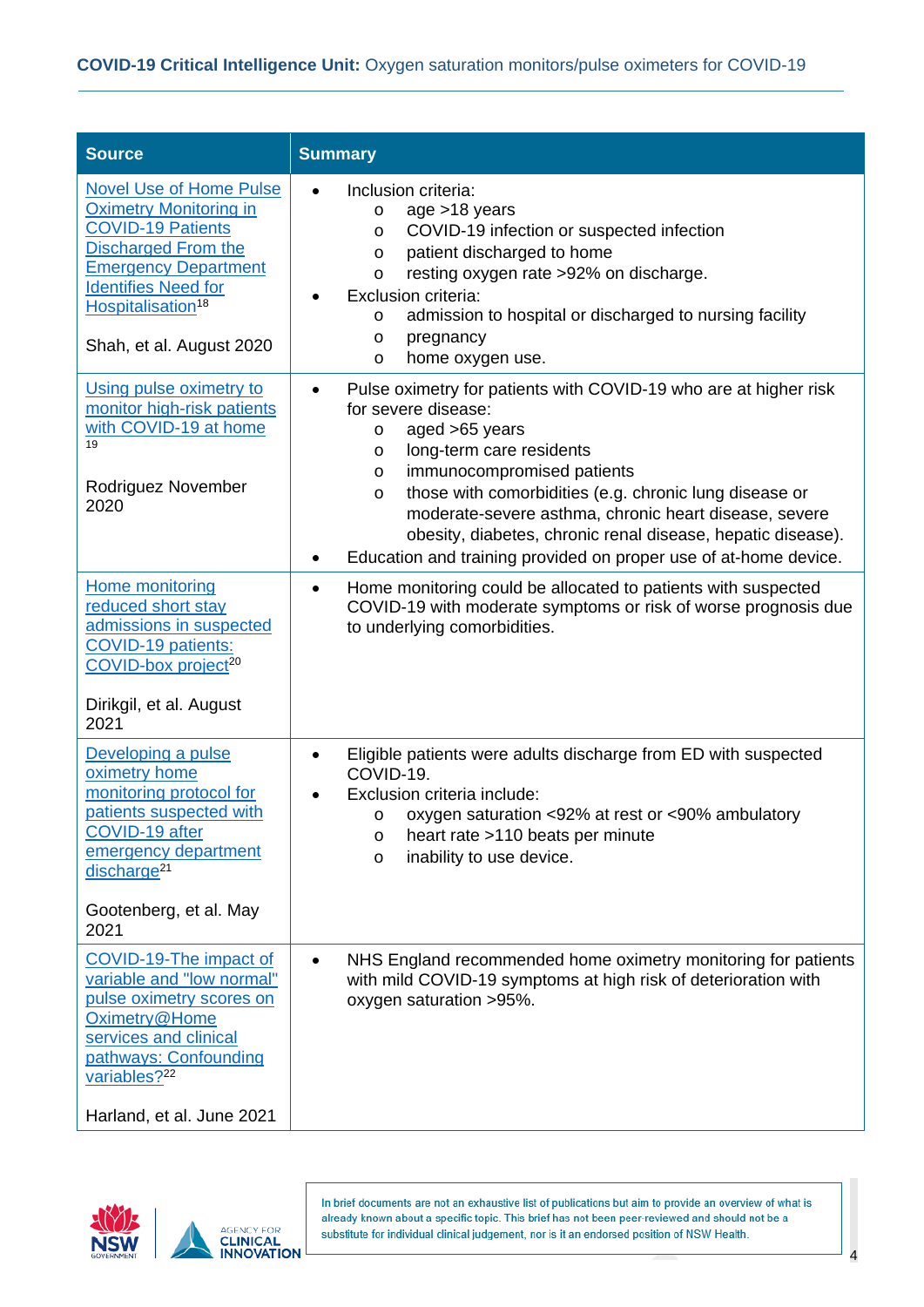| <b>Source</b>                                                                                                                                               | <b>Summary</b>                                                                                                                                                                                                                                                                                                                                                                                                                                                            |
|-------------------------------------------------------------------------------------------------------------------------------------------------------------|---------------------------------------------------------------------------------------------------------------------------------------------------------------------------------------------------------------------------------------------------------------------------------------------------------------------------------------------------------------------------------------------------------------------------------------------------------------------------|
| The use of telemonitoring<br>in managing the COVID<br>pandemic: a pilot<br>implementation study <sup>23</sup>                                               | Pulse oximeters were provided to patients attending COVID-19<br>$\bullet$<br>assessment centres who were fit for discharge but at risk of<br>deterioration.                                                                                                                                                                                                                                                                                                               |
| McKinstry, et al. August<br>2021                                                                                                                            |                                                                                                                                                                                                                                                                                                                                                                                                                                                                           |
| <b>Grey literature</b>                                                                                                                                      |                                                                                                                                                                                                                                                                                                                                                                                                                                                                           |
| Pulse oximetry to detect<br>early deterioration of<br>patients with COVID-19<br>in primary and community<br>care settings <sup>24</sup><br>NHS January 2021 | Home oximetry is recommended for patients most at risk of poor<br>$\bullet$<br>outcomes to monitor and identify 'silent hypoxia' and rapid<br>deterioration.<br>Criteria include:<br>$\bullet$<br>a diagnosis of COVID-19, and<br>$\circ$<br>symptomatic aged 65 years or older; or<br>$\circ$<br>symptomatic under 65 years and clinically extremely<br>$\circ$<br>vulnerable to COVID-19.                                                                               |
| <b>COVID-19 clinical</b><br>management: living<br>quidance, 25 January<br>202125<br><b>World Health</b>                                                     | Conditional recommendation for home pulse oximetry monitoring in<br>$\bullet$<br>symptomatic patients at risk for severe disease who are not<br>hospitalised.<br>Must be part of a larger package of care including education and<br>$\bullet$<br>follow-up.                                                                                                                                                                                                              |
| Organization January<br>2021                                                                                                                                | No benefit for asymptomatic patients.<br>No evidence for use in special populations.                                                                                                                                                                                                                                                                                                                                                                                      |
| Spotlight on virtual care:<br>COVID-19 remote<br>monitoring <sup>26</sup><br>NSW Health June 2021                                                           | People with COVID-19 who meet all these criteria:<br>$\bullet$<br>Low or moderate acuity<br>$\circ$<br>Assessed as suitable to undertake home monitoring based<br>$\circ$<br>on physical, mental, social, literacy and cognitive function<br>Do not require hospital admission<br>$\circ$<br>Willing to participate in home monitoring<br>O<br>Exclusions apply to some home remote monitoring services for<br>patients such as residential aged care facility residents. |
| Home-care guidelines for<br>adult patients with mild<br><b>COVID-1927</b><br>Royal Australian College<br>of General Practitioners<br>(RACGP)                | A management plan will need to be put in place for people eligible for<br>home care. This should include considering the use of pulse-oximetry to<br>self-monitor oxygen saturation for patients at higher risk of complications.                                                                                                                                                                                                                                         |



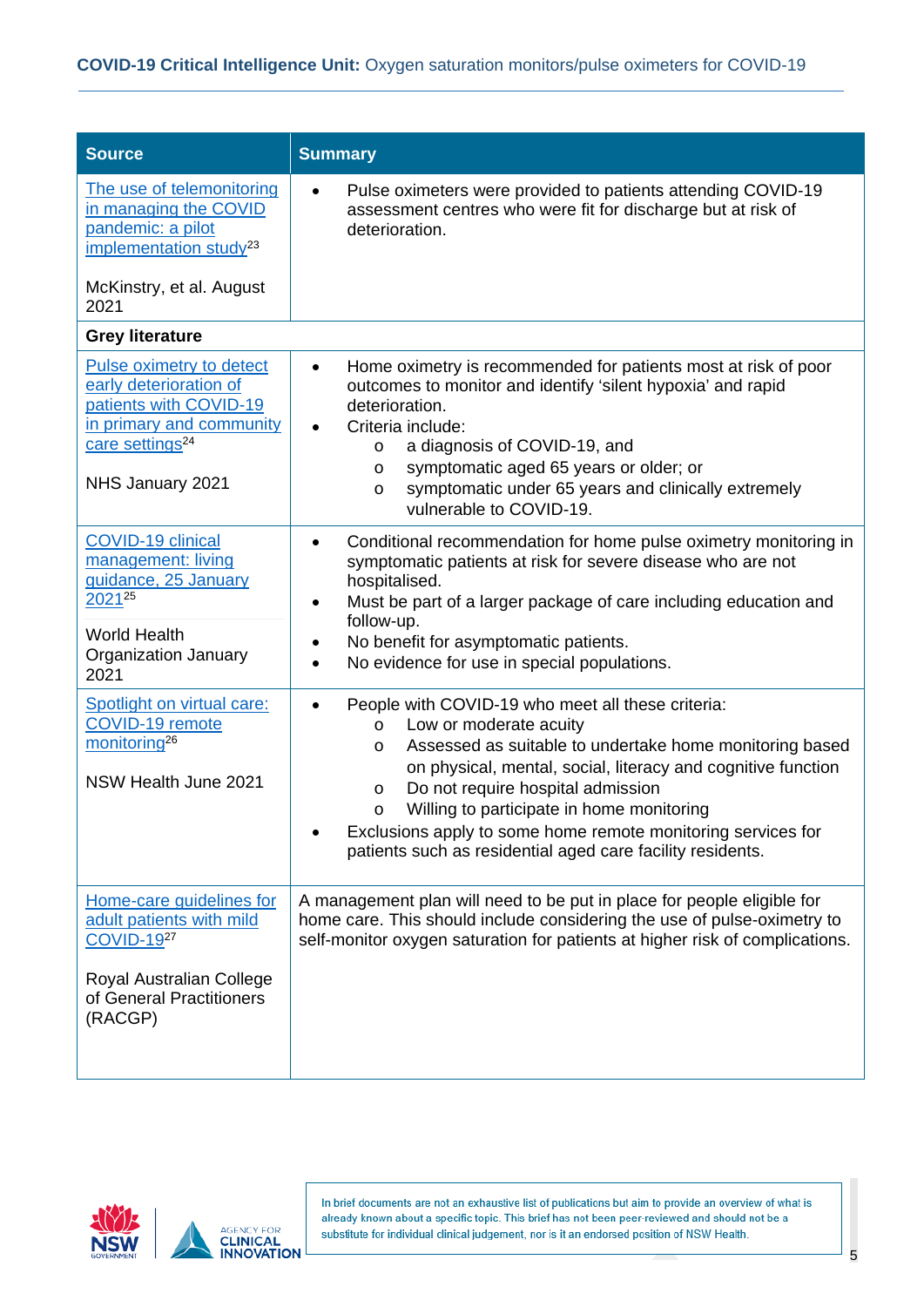### **3. Return and reuse of O2 saturation monitors**

| <b>Source</b>                                                                                                                                                                                    | <b>Summary</b>                                                                                                                                                                                                                |
|--------------------------------------------------------------------------------------------------------------------------------------------------------------------------------------------------|-------------------------------------------------------------------------------------------------------------------------------------------------------------------------------------------------------------------------------|
| Developing a pulse<br>oximetry home<br>monitoring protocol for<br>patients suspected with<br>COVID-19 after<br>emergency department<br>discharge <sup>21</sup><br>Gootenberg, et al. May<br>2021 | After the seven-day follow-up period, all subjects were sent an<br>$\bullet$<br>envelope with return postage to return the pulse oximeter device to<br>be cleaned and reused.                                                 |
| <b>Remote patient</b><br>monitoring program for<br>hospital discharged<br>COVID-19 patients <sup>11</sup><br>Gordon, et al. October<br>2020                                                      | Patients were provided with a self-addressed stamped envelope for<br>$\bullet$<br>return of pulse oximeter.                                                                                                                   |
| <b>Grey literature</b>                                                                                                                                                                           |                                                                                                                                                                                                                               |
| Pulse oximetry to detect<br>early deterioration of<br>patients with COVID-19<br>in primary and community<br>care settings <sup>24</sup><br>NHS January 2021                                      | Decontaminate/clean pulse oximeters on return from a home care<br>$\bullet$<br>setting and check before reuse.                                                                                                                |
| <b>COVID-19 clinical</b><br>management: living<br>guidance, 25 January<br>2021 25<br><b>World Health</b><br><b>Organization January</b>                                                          | Where possible, use disposable or dedicated equipment, including<br>$\bullet$<br>pulse oximeters.<br>If equipment is shared, clean and disinfect between each patient.<br>$\bullet$                                           |
| 2021                                                                                                                                                                                             |                                                                                                                                                                                                                               |
| <b>COVID oximetry at home</b><br>toolkit: Procedure for<br>decontamination of<br>remote monitoring pack <sup>28</sup><br><b>Wessex Academic Health</b><br>Science Network, NHS<br>2021           | Pulse oximeter to be returned in zip-lock bag.<br>Member of staff to wear gloves and wash hands after cleaning<br>pulse oximeter with actichlor solution.<br>Pulse oximeter placed in new zip-lock bag for next patient.<br>٠ |

To inform this brief, PubMed and Google searches were conducted using terms COVID-19 AND (pulse oximetry OR oxygen saturation monitor) AND (vaccin\* OR home monitoring OR remote) on 2 September 2021.



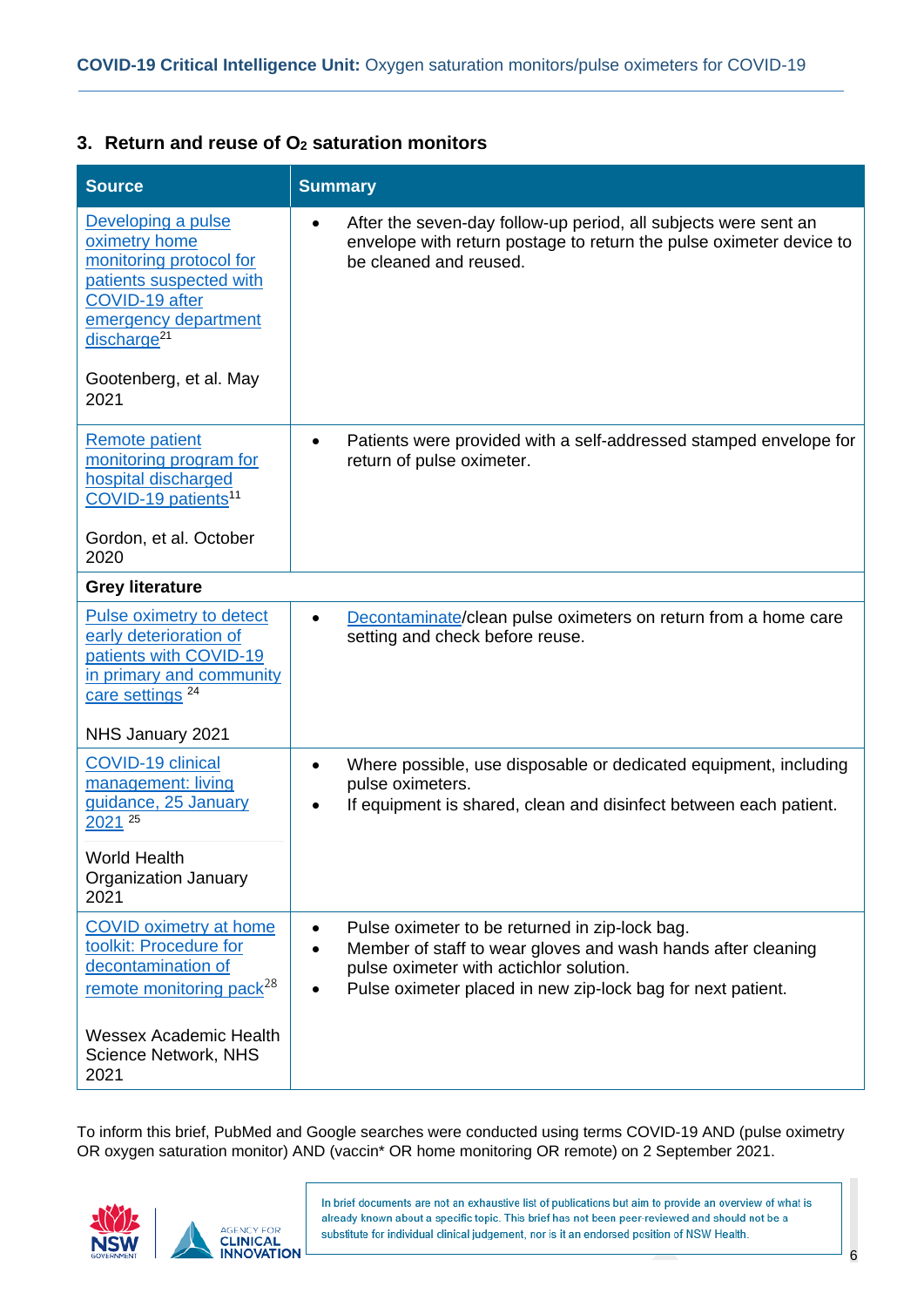## **References**

- 1. Greenhalgh T, Knight M, Inada-Kim M, et al. Remote management of covid-19 using home pulse oximetry and virtual ward support. BMJ. 2021;372:1-8. DOI: 10.1136/bmj.n677
- 2. Medicines and Healthcare products Regulatory Agency. Guidance: The use and regulation of pulse oximeters (information for healthcare professionals) [Internet]. United Kingdom: Medicines and Healthcare products Regulatory Agency; 26 March 2021 [cited 15 September 2021]. Available from: [https://www.gov.uk/guidance/the-use-and-regulation-of-pulse-oximeters](https://www.gov.uk/guidance/the-use-and-regulation-of-pulse-oximeters-information-for-healthcare-professionals#home-use-of-pulse-oximeters)[information-for-healthcare-professionals#home-use-of-pulse-oximeters](https://www.gov.uk/guidance/the-use-and-regulation-of-pulse-oximeters-information-for-healthcare-professionals#home-use-of-pulse-oximeters)
- 3. National Health Service (NHS). How to look after yourself at home if you have coronavirus (COVID-19) [Internet]. United Kingdom: NHS; 2 September 2021 [cited 15 September 2021]. Available from: [https://www.nhs.uk/conditions/coronavirus-covid-19/self-isolation-and](https://www.nhs.uk/conditions/coronavirus-covid-19/self-isolation-and-treatment/how-to-treat-symptoms-at-home/)[treatment/how-to-treat-symptoms-at-home/](https://www.nhs.uk/conditions/coronavirus-covid-19/self-isolation-and-treatment/how-to-treat-symptoms-at-home/)
- 4. National Health Service (NHS). Using a pulse oximeter to check you are OK [Internet].United Kingdom: NHS; 2 September 2021 [cited 15 September 2021]. Available from: [https://www.england.nhs.uk/coronavirus/wp-content/uploads/sites/52/2020/06/Pulse-Oximeter-](https://www.england.nhs.uk/coronavirus/wp-content/uploads/sites/52/2020/06/Pulse-Oximeter-Easy-Read-final-online-v4.pdf)[Easy-Read-final-online-v4.pdf](https://www.england.nhs.uk/coronavirus/wp-content/uploads/sites/52/2020/06/Pulse-Oximeter-Easy-Read-final-online-v4.pdf)
- 5. U.S. Food and Drug Administration. Guidance document: Pulse Oximeters Premarket Notification Submissions [510(k)s]: Guidance for Industry and Food and Drug Administration Staff [Internet]. USA: U.S. Food and Drug Administration; March 2013 [cited 15 September 2021]. Available from: [https://www.fda.gov/regulatory-information/search-fda-guidance](https://www.fda.gov/regulatory-information/search-fda-guidance-documents/pulse-oximeters-premarket-notification-submissions-510ks-guidance-industry-and-food-and-drug)[documents/pulse-oximeters-premarket-notification-submissions-510ks-guidance-industry-and](https://www.fda.gov/regulatory-information/search-fda-guidance-documents/pulse-oximeters-premarket-notification-submissions-510ks-guidance-industry-and-food-and-drug)[food-and-drug](https://www.fda.gov/regulatory-information/search-fda-guidance-documents/pulse-oximeters-premarket-notification-submissions-510ks-guidance-industry-and-food-and-drug)
- 6. U.S. Food and Drug Administration. Pulse Oximeter Accuracy and Limitations: FDA Safety Communication [Internet]. USA: U.S. Food and Drug Administration; March 2013 [cited 15 September 2021]. Available from: [https://www.fda.gov/medical-devices/safety](https://www.fda.gov/medical-devices/safety-communications/pulse-oximeter-accuracy-and-limitations-fda-safety-communication)[communications/pulse-oximeter-accuracy-and-limitations-fda-safety-communication](https://www.fda.gov/medical-devices/safety-communications/pulse-oximeter-accuracy-and-limitations-fda-safety-communication)
- 7. Luks AM, Swenson ER. Pulse Oximetry for Monitoring Patients with COVID-19 at Home. Potential Pitfalls and Practical Guidance. Ann Am Thorac Soc. 2020 Sep;17(9):1040-6. DOI: 10.1513/AnnalsATS.202005-418FR
- 8. Lipnick MS, Feiner JR, Au P, et al. The Accuracy of 6 Inexpensive Pulse Oximeters Not Cleared by the Food and Drug Administration: The Possible Global Public Health Implications. Anesth Analg. 2016 Aug;123(2):338-45. DOI: 10.1213/ane.0000000000001300
- 9. Vindrola-Padros C, Sidhu MS, Georghiou T, et al. The implementation of remote home monitoring models during the COVID-19 pandemic in England. EClinicalMedicine. 2021;34:1-7. DOI: 10.1016/j.eclinm.2021.100799
- 10. Vindrola-Padros C, Singh KE, Sidhu MS, et al. Remote home monitoring (virtual wards) for confirmed or suspected COVID-19 patients: a rapid systematic review. EClinicalMedicine. 2021;37:1-8. DOI: 10.1016/j.eclinm.2021.100965
- 11. Gordon WJ, Henderson D, DeSharone A, et al. Remote Patient Monitoring Program for Hospital Discharged COVID-19 Patients. Appl Clin Inform. 2020 Oct;11(5):792-801. DOI: 10.1055/s-0040-1721039



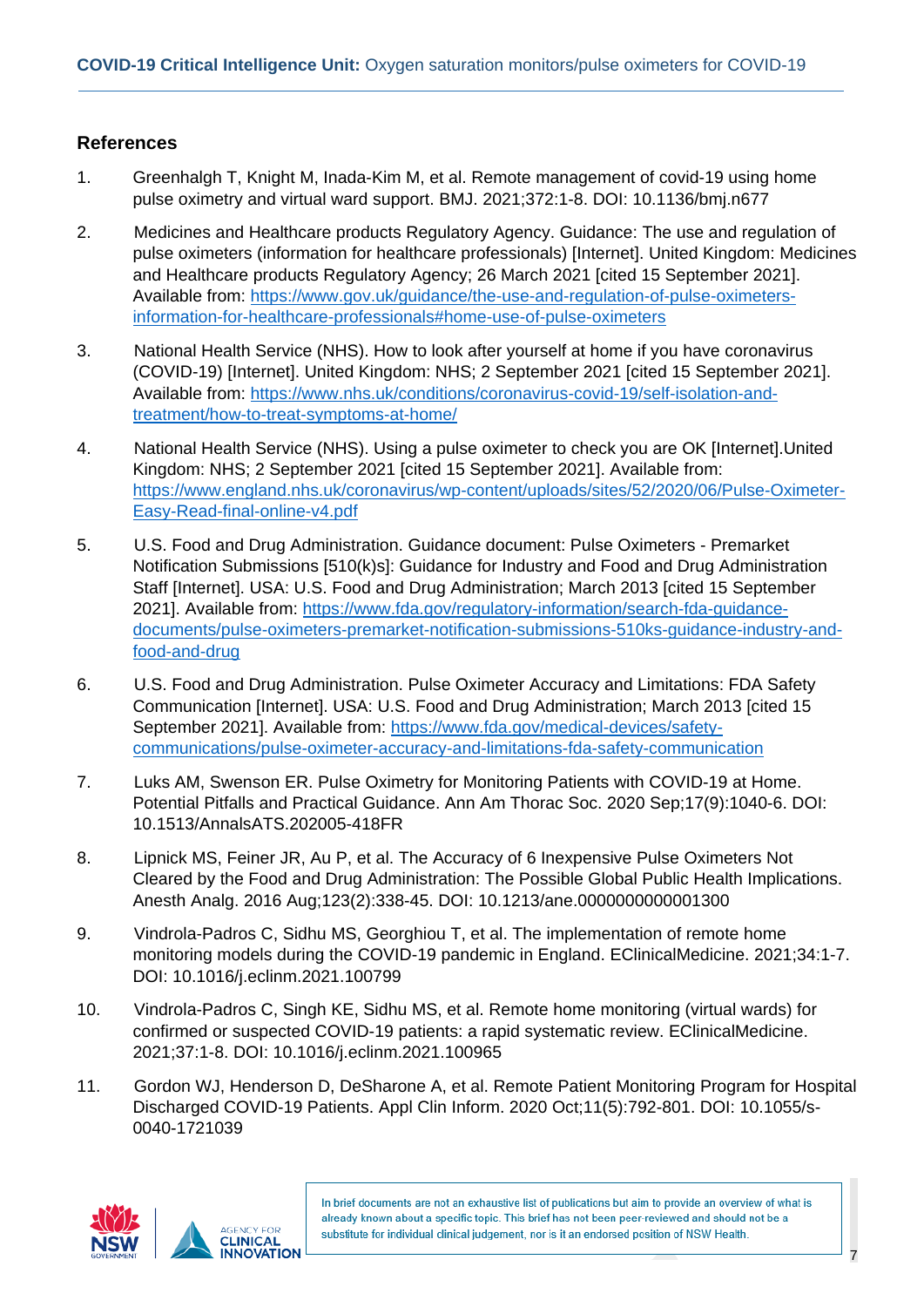- 12. Kodama R, Arora S, Anand S, et al. Reengineering the Discharge Transition Process of COVID-19 Patients Using Telemedicine, Remote Patient Monitoring, and Around-the-Clock Remote Patient Monitoring from the Emergency Department and Inpatient Units. Telemed J E Health. 2020; Dec 14:1-6. DOI: 10.1089/tmj.2020.0459
- 13. Motta LP, Silva PP, Borguezan BM, et al. An emergency system for monitoring pulse oximetry, peak expiratory flow, and body temperature of patients with COVID-19 at home: Development and preliminary application. PloS one. 2021;16(3):1-19. DOI: 10.1371/journal.pone.0247635
- 14. Browne SH, Bernstein M, Pan SC, et al. Smartphone Biosensor With App Meets FDA/ISO Standards for Clinical Pulse Oximetry and Can Be Reliably Used by a Wide Range of Patients. Chest. 2021 Feb;159(2):724-32. DOI: 10.1016/j.chest.2020.08.2104
- 15. Raposo A, Marques L, Correia R, et al. e-CoVig: A Novel mHealth System for Remote Monitoring of Symptoms in COVID-19. Sensors (Basel). 2021 May 13;21(10):1-18. DOI: 10.3390/s21103397
- 16. Kyriakides J, Khani A, Coleman R, et al. Analysis of an Ambulatory Care Pathway for Patients With COVID-19 Utilising Remote Pulse Oximetry at a London District General Hospital. Cureus. 2021 Jan 29;13(1):1-6. DOI: 10.7759/cureus.12979
- 17. Shaw JG, Sankineni S, Olaleye CA, et al. A Novel Large Scale Integrated Telemonitoring Program for COVID-19. Telemed J E Health. 2021; Feb 5:1-5. DOI: 10.1089/tmj.2020.0384
- 18. Shah S, Majmudar K, Stein A, et al. Novel Use of Home Pulse Oximetry Monitoring in COVID-19 Patients Discharged From the Emergency Department Identifies Need for Hospitalization. Acad Emerg Med. 2020 Aug;27(8):681-92. DOI: 10.1111/acem.14053
- 19. Rodriguez C. Using pulse oximetry to monitor high-risk patients with COVID-19 at home. Nursing. 2020 Nov;50(11):15-6. DOI: 10.1097/01.NURSE.0000718376.94916.eb
- 20. Dirikgil E, Roos R, Groeneveld GH, et al. Home monitoring reduced short stay admissions in suspected COVID-19 patients: COVID-box project. The European respiratory journal. 2021;58(2):1-4. DOI: 10.1183/13993003.00636-2021
- 21. Gootenberg DB, Kurtzman N, O'Mara T, et al. Developing a pulse oximetry home monitoring protocol for patients suspected with COVID-19 after emergency department discharge. BMJ Health Care Inform. 2021 Jul;28(1):1-8. DOI: 10.1136/bmjhci-2021-100330
- 22. Harland N, Greaves J, Fuller E. COVID-19-The impact of variable and "low normal" pulse oximetry scores on Oximetry@Home services and clinical pathways: Confounding variables? Nurs Open. 2021 Jun 23;1-4. DOI: 10.1002/nop2.957
- 23. McKinstry B, Alexander H, Maxwell G, et al. The use of telemonitoring in managing the COVID pandemic: a pilot implementation study. JMIR Form Res. 2021 Aug 24. DOI: 10.2196/20131
- 24. National Health Service (NHS). Pulse oximetry to detect early deterioration of patients with COVID-19 in primary and community care settings [Internet]. United Kingdom: NHS; 12 January 2021 [cited 15 September 2021]. Available from: [https://www.england.nhs.uk/coronavirus/wp](https://www.england.nhs.uk/coronavirus/wp-content/uploads/sites/52/2020/06/C0445-remote-monitoring-in-primary-care-jan-2021-v1.1.pdf)[content/uploads/sites/52/2020/06/C0445-remote-monitoring-in-primary-care-jan-2021-v1.1.pdf](https://www.england.nhs.uk/coronavirus/wp-content/uploads/sites/52/2020/06/C0445-remote-monitoring-in-primary-care-jan-2021-v1.1.pdf)
- 25. World Health Organization. COVID-19 clinical management: living guidance, 25 January 2021 [Internet]. Geneva: World Health Organization; 19 February 2021 [cited 15 September 2021]. Available from:<https://apps.who.int/iris/handle/10665/338882>